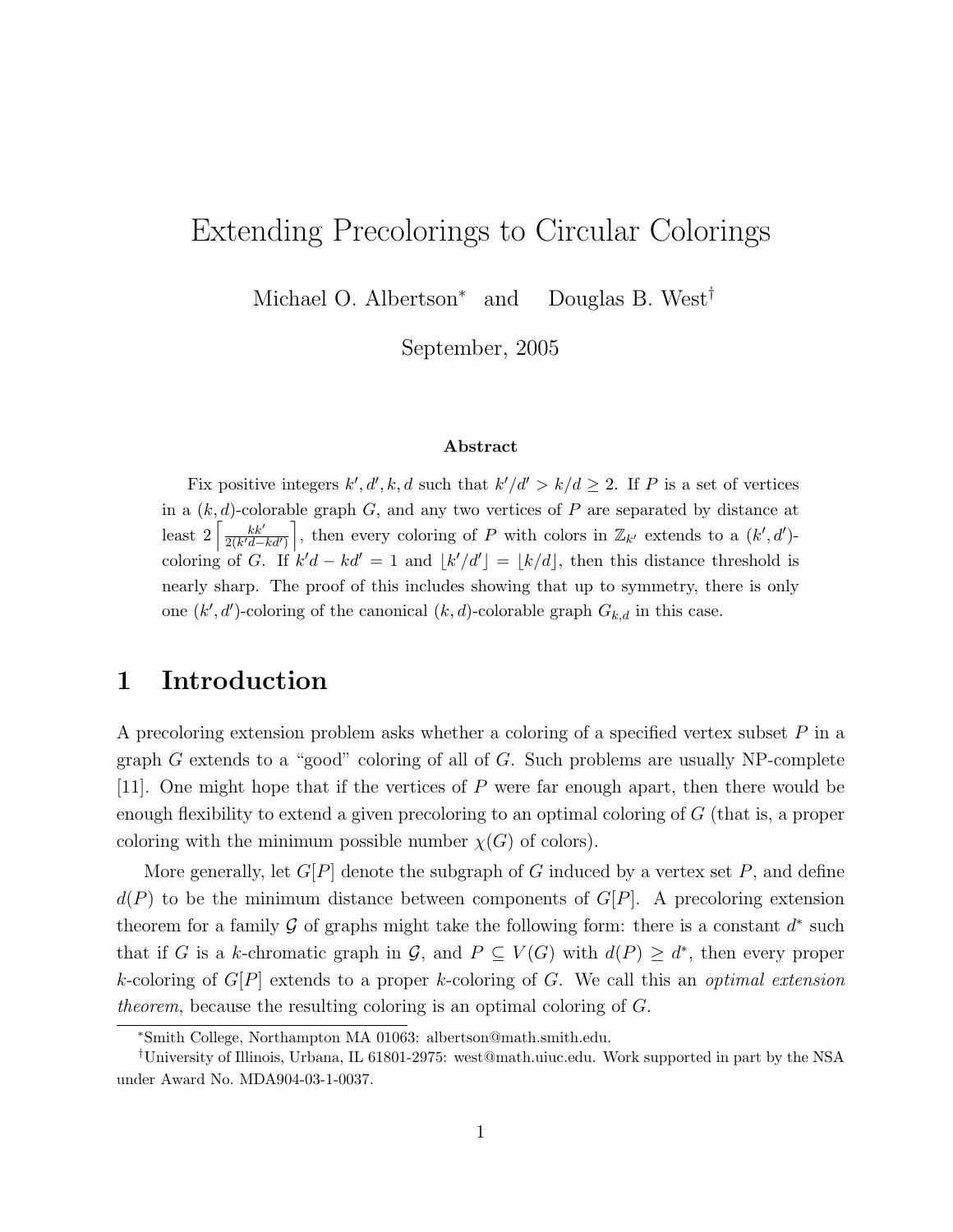Optimal extension theorems seem to be rare. Albertson and Moore [6] proved an optimal extension theorem with  $d^* = 12$  for the class of graphs having an optimal coloring with some color class having no two vertices with a common neighbor. "Locally planar" graphs on a given surface are 5-colorable; Albertson and Hutchinson [3] proved an optimal extension theorem for 5-chromatic graphs satisfying a local planarity condition that depends on the particular surface. Their theorem requires that  $G[P]$  is 2-colorable, each component of  $G[P]$ is precolored with two colors (not necessarily the same two colors), and  $d^* = 18$ . There are also optimal precoloring extensions of Brooks' Theorem, which we describe below.

For most commonly studied classes of k-chromatic graphs there is no optimal extension theorem. Example 1 shows that there is no such theorem for 4-chromatic planar graphs.

**Example 1** Let  $P_n^3$  denote the graph with vertex set  $\{v_1, \ldots, v_n\}$  and edge set  $\{v_i v_j : |i-j| \leq$ 3}. The distance between  $v_i$  and  $v_j$  is  $\lfloor |j - i|/3 \rfloor$ . In every proper 4-coloring of  $P_n^3$ , the color assigned to  $v_i$  depends only on the congruence class of i modulo 4. Therefore, when  $n \equiv 1$ (mod 4), a precoloring of  $\{v_1, v_n\}$  extends to a proper coloring of  $P_n^3$  if and only if the colors assigned to  $v_1$  and  $v_n$  are the same.  $\Box$ 

Precoloring extension became an active topic when Thomassen [10] asked the following: if G is a planar graph and P is an independent set in G such that  $d(P) > 100$ , does it follow that every 5-coloring of  $P$  extends to a 5-coloring of  $G$ ? Albertson [1] showed that the flexibility of allowing an extra color beyond  $\chi(G)$  permits a precoloring extension theorem without any additional hypotheses. He proved that if  $P$  is an independent set in an arbitrary k-colorable graph G and  $d(P) \geq 4$ , then every coloring of P from a set of  $k+1$  colors extends to a proper  $(k + 1)$ -coloring of G.

More generally, suppose that each component of  $G[P]$  is a complete graph of order j. Albertson [1] proved that if  $d(P) \geq 6j - 2$ , then every proper  $(k + 1)$ -coloring of  $G[P]$ extends to a proper  $(k + 1)$ -coloring of G. Kostochka (see [5]) improved this by weakening the distance constraint to  $d(P) \geq 4j$ , and Albertson and Moore [5] showed that  $d(P) \geq 3j$ suffices when  $j = k$ .

Albertson and Hutchinson [2] showed that if G is k-colorable,  $G[P]$  is s-colorable, and  $d(P) \geq 4$ , then every  $(k+s)$ -coloring of  $G[P]$  in which each component is properly s-colored (not necessarily with the same s colors) extends to a proper  $(k+s)$ -coloring of G. Here both the distance constraint and the number of colors required are best possible.

Let  $\Delta(G)$  denote the maximum vertex degree in G. When  $\Delta(G) + 1$  colors are allowed, every proper coloring of  $G[P]$  trivially extends to a proper coloring of G. Axenovich [7] proved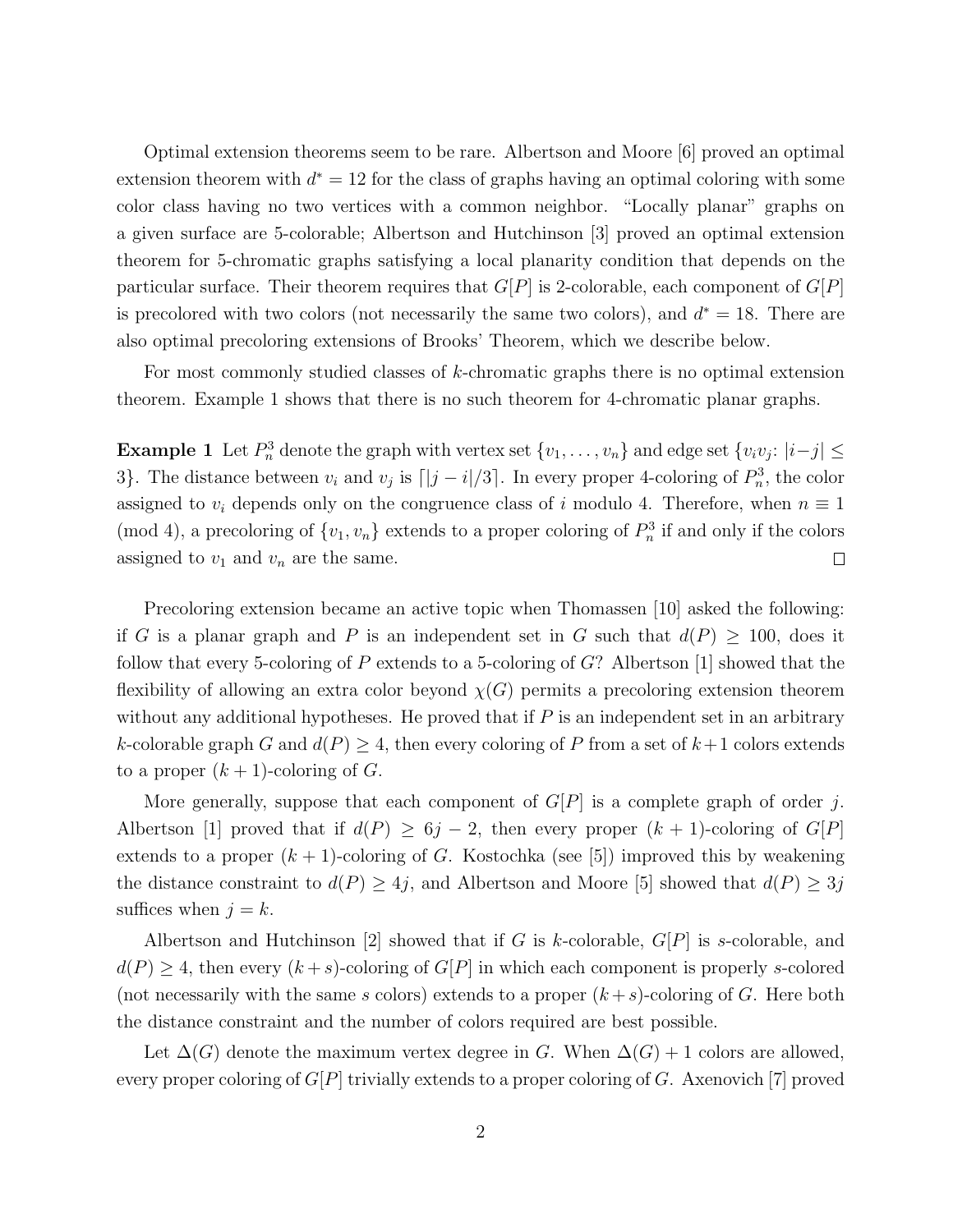that if G is not a complete graph and  $\Delta(G) \geq 3$ , then every proper  $\Delta(G)$ -coloring of an independent set P with  $d(P) \geq 8$  extends to a proper  $\Delta(G)$ -coloring of G, and this distance threshold is best possible. Albertson, Kostochka, and West [4] generalized this, showing that the same conclusion holds when the components of  $G[P]$  are complete graphs, with the same distance threshold  $d(P) \geq 8$  if  $\Delta(G) \geq 4$ , but only with  $d(P) \geq 10$  if  $\Delta(G) = 3$ . They also strengthened the result for precolored independent sets to the context of list colorings.

Here we initiate the study of precoloring extensions for the more general model of "circular" coloring. For integers k and d with  $k/d \geq 2$ , a  $(k, d)$ -coloring of a graph G is a map  $f: V(G) \to \mathbb{Z}_k$  such that if vertices u and v are adjacent, then  $f(u) - f(v)$  is congruent modulo k to a member of  $\{d, \ldots, k-d\}$ . A graph having a  $(k, d)$ -coloring is  $(k, d)$ -colorable. For a graph G, the *circular chromatic number*  $\chi_c(G)$  is inf $\{k/d: G$  is  $(k, d)$ -colorable}. A  $(k, 1)$ -coloring is simply an ordinary proper k-coloring; thus  $\chi_c(G) \leq \chi(G)$ .

Vince [12] introduced  $(k, d)$ -colorings, calling them "star colorings". Bondy and Hell [8] observed that the infimum in the definition of  $\chi_c(G)$  can be replaced by the minimum; that is, the infimum is achieved. Vince [12] proved that  $\chi(G) - 1 < \chi_c(G) \leq \chi(G)$ , and hence  $[\chi_c(G)] = \chi_c(G)$ . Thus the circular chromatic number is a refinement of the (ordinary) chromatic number.

Other equivalent models for circular coloring are based on representation by circular arcs (Zhu [14]), homomorphisms (Bondy and Hell [8]), and duals of flow problems (Goddyn, Tarsi, and Zhang [9]). Zhu [13] presents a thorough survey of results on the circular chromatic number. Our circular precoloring extension theorem was originally proved using the  $(k, d)$ coloring formulation. We are grateful to an anonymous referee who observed that a variation on the standard circular arc formulation provides a cleaner context for our proof. We present the extension theorem and this simpler proof in Section 2.

Say that  $(k, d, k', d')$  is tight if  $k'd - kd' = 1$  and  $\lfloor k/d \rfloor = \lfloor k'/d' \rfloor$ . In Section 3 we use the graph homomorphism formulation to establish lower bounds for the distance threshold, especially for the tight case. The proof needs a characterization of the  $(k', d')$ -colorings of  $G_{k,d}$ , the graph that plays the role for  $(k, d)$ -coloring that the complete graph  $K_k$  plays for proper k-coloring. We prove that up to symmetry, in the tight case there is only one  $(k', d')$ -coloring of  $G_{k,d}$  (this result is of independent interest). Using this theorem and a construction involving a special type of graph product, we show that the distance constraint in our extension result is nearly sharp in the tight case. When  $k/d = 2$ , we prove the nearsharpness for more general choices of  $(k', d')$ . In the last section, we discuss the possible generalization of other results mentioned here to the setting of circular coloring.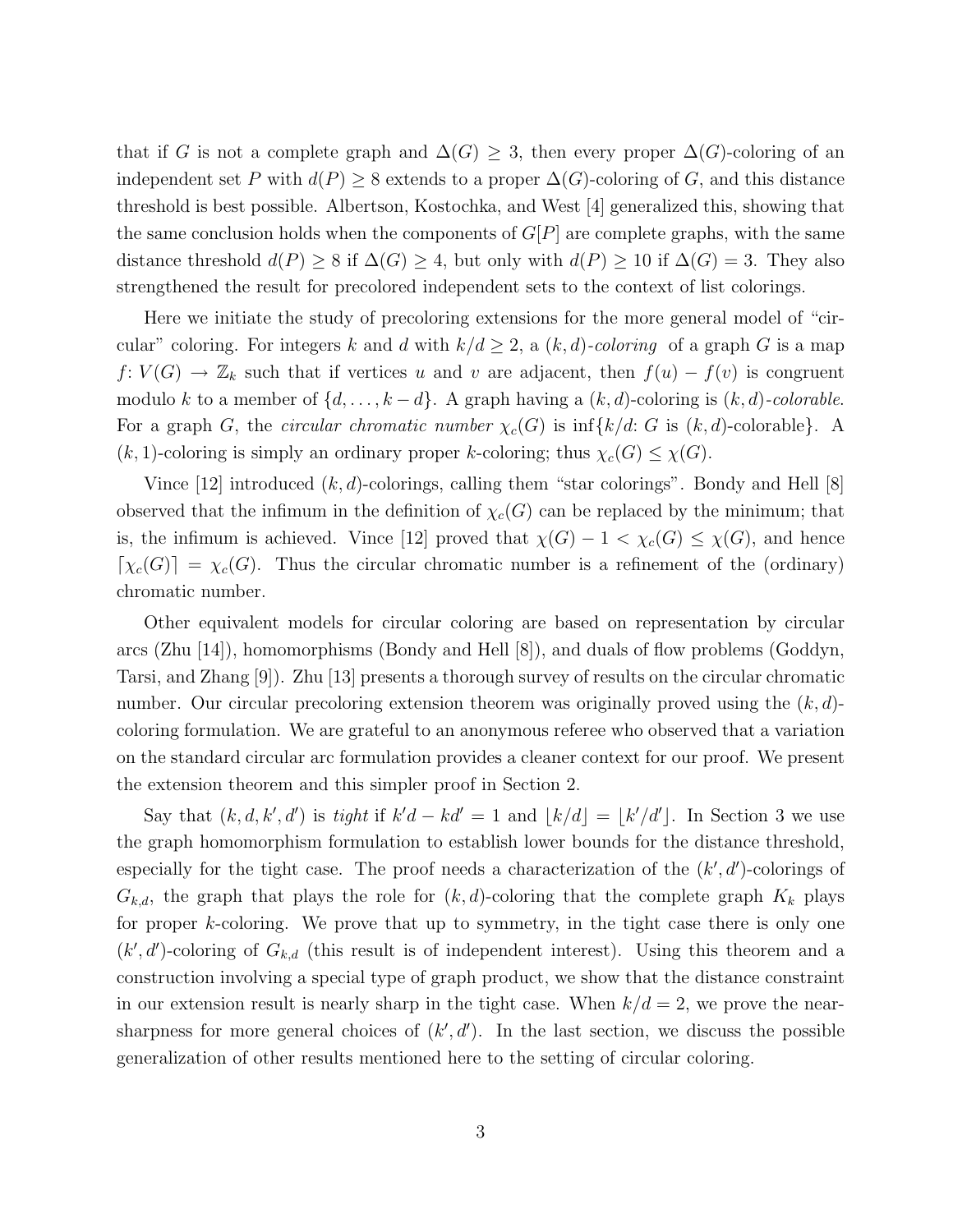### 2 The Extension Theorem

Let S<sup>r</sup> denote the circle with circumference r. For  $u, v \in S^r$ , let the *circular distance*  $|u - v|_r$ between u and v be the minimum length of an arc of  $S<sup>r</sup>$  with endpoints u and v. An r-coloring of a graph G is a map  $f: V(G) \to S^r$  such that  $|f(x) - f(y)|_r \geq 1$  whenever  $xy \in E(G)$ .

An r-coloring f can be viewed as assigning each vertex x a unit-length arc on  $S<sup>r</sup>$  centered at  $f(x)$ ; the arcs for adjacent vertices must be disjoint. Letting  $\chi^*(G) = \inf\{r: G \text{ has an }$ r-coloring}, the result of Bondy and Hell [8] is that  $\chi^*(G) = \chi_c(G)$ , so we use only the notation  $\chi_c$  for both models.

For ease of computation (including multiplication of color values by constants), we name the points of  $S<sup>r</sup>$  by the real numbers modulo r in the natural order, using  $[0, r)$  as canonical representatives of the classes. With this notation, a  $(k, d)$ -coloring  $\phi$  becomes a  $k/d$ -coloring f by letting  $f(x) = \phi(x)/d$ ; thus  $\chi^*(G) \leq \chi_c(G)$ .

For the opposite inequality, note that once a cyclic order of the images in an  $r$ -coloring is given, the constraints for edges become linear inequalities with coefficients  $\pm 1$ . Minimizing r is then a linear program with a rational solution. Hence  $\chi^*(G)$  is the minimum of  $(|V(G)|-1)!$ rational values, we obtain  $(k, d)$ -colorings showing that  $\chi_c(G) \leq \chi^*(G)$ , and  $\chi_c(G)$  is rational.

We use the r-coloring model for our proof, even though the theorem is stated using  $(k, d)$ colorings. In the language of r-coloring, it is immediate that if  $\chi_c(G) \leq r$ , then G has an r-coloring, because inserting extra length in the circle does not violate any constraint.

**Theorem 1** Given positive integers k, d, k', d' with  $k'/d' > k/d \ge 2$ , let  $l = \lceil \frac{kk'}{2(k/d - 1)} \rceil$  $\frac{kk'}{2(k'd-kd')}\rceil$ . If  $\chi_c(G) \leq k/d$ , and  $P \subset V(G)$  is an independent set such that  $d(P) \geq 2l$ , then every precoloring of P from  $\mathbb{Z}_{k'}$  extends to a  $(k', d')$ -coloring of G.

**Proof** Set  $r = k/d$  and  $r' = k'/d'$ , so  $l = \lceil \frac{rr'}{2(r')}\rceil$  $\frac{rr'}{2(r'-r)}$ ]. Since  $l \geq \frac{rr'}{2(r'-r)}$  $\frac{rr'}{2(r'-r)}$ , also  $\frac{r'}{2l} \leq \frac{r'-r}{r}$  $\frac{-r}{r}$ . For  $x \in P$ , let  $c(x) = c'(x)/d'$ , where  $c'(x)$  is the color preassigned to x.

Since  $\chi_c(G) \leq r$ , there is an r-coloring f of G. Define an r'-coloring f' of G by letting  $f'(x) = \frac{r'}{x}$  $\frac{r'}{r}f(x)$  for  $x \in V(G)$ . Since  $r' > r$ , the multiplication spreads images apart, so edge constraints still hold under f'. In fact, if  $uv \in E(G)$ , then  $|f'(u) - f'(v)|_{r'} \ge \frac{r'}{r} = 1 + \frac{r'-r}{r}$  $\frac{-r}{r}$ .

Fix a vertex x in P. We know that  $|f'(x) - c(x)|_{r'} \leq r'/2$ . By symmetry, we may assume that  $0 \le f'(x) - c(x) = t \le r'/2$ . We modify f' to make the color on x become  $c(x)$ , changing colors only on vertices whose distance from x in G is at most  $l-1$ . Since  $d(P) \geq 2l$ , changes for distinct vertices in  $P$  are independent.

For each vertex y with distance i from x, where  $0 \le i \le l-1$ , let  $f^*(y) = f'(y) - t \frac{l-i}{l}$  $\frac{-i}{l}$ .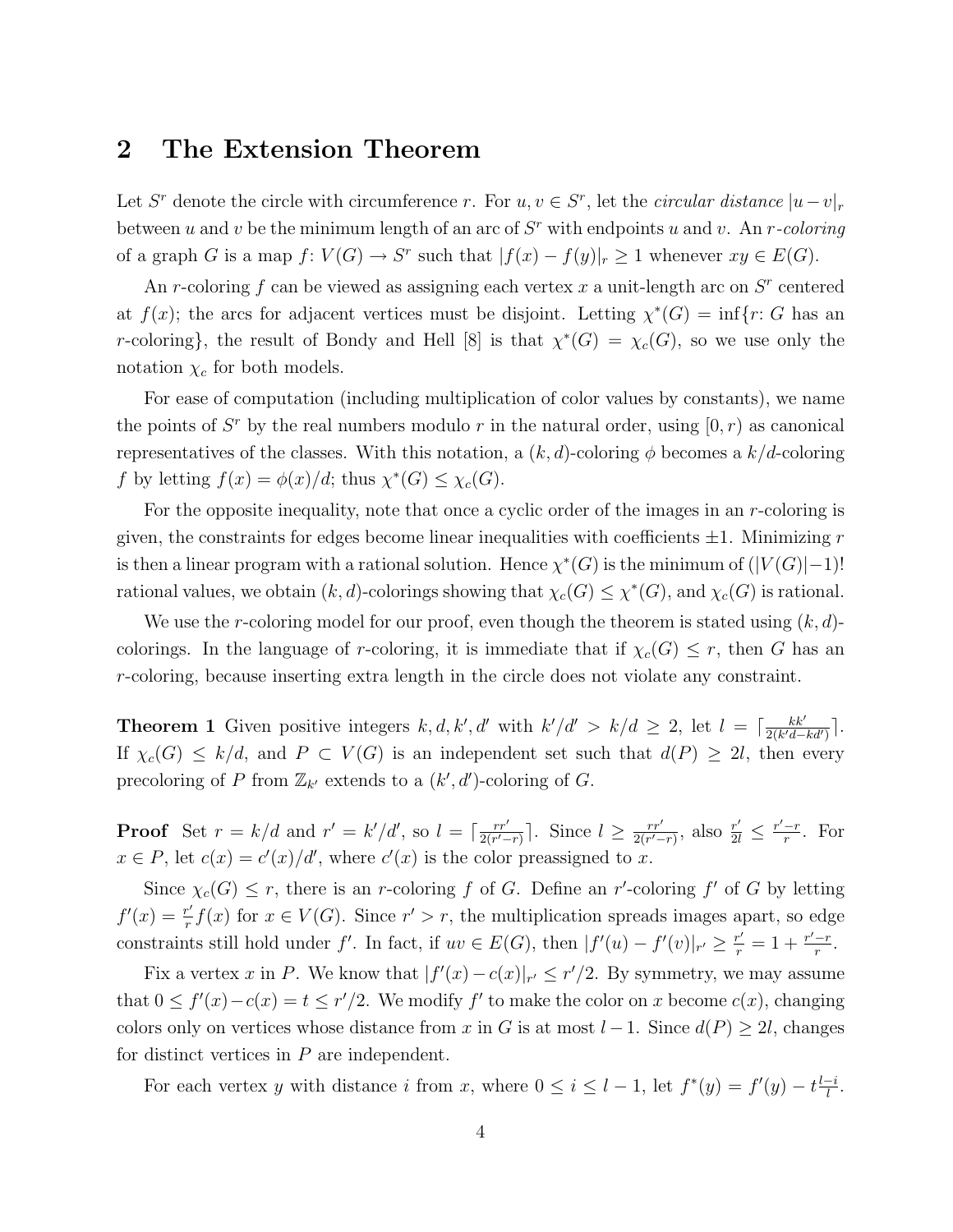Since  $f^*(x) = c(x)$ , it suffices to show that  $f^*$  is an r'-coloring of G. If  $uv \in E(G)$ , then the distances from x to u and v differ by at most 1. Hence the amounts by which  $f'(u)$  and  $f'(v)$  shift to obtain  $f^*(u)$  and  $f^*(v)$  differ by at most  $t/l$ . Labeling u and v in order so that  $|f'(u) - f'(v)|_{r'} = f'(u) - f'(v)$ , we have

$$
|f^*(u) - f^*(v)|_{r'} \ge f'(u) - f'(v) - \frac{t}{l} \ge 1 + \frac{r' - r}{r} - \frac{r'}{2l} \ge 1.
$$

#### 3 Sharpness of the Distance Threshold

A homomorphism from a graph G to a graph H is a function  $f: V(G) \to V(H)$  such that  $uv \in$  $E(G)$  implies  $f(u)f(v) \in E(H)$ . Let  $G_{k,d}$  be the graph with vertex set  $\{v_0, v_1, \ldots, v_{k-1}\}$  such that vertices  $v_i$  and  $v_j$  form an edge if and only if  $d \leq |i-j| \leq k-d$ . A homomorphism f from G to  $G_{k,d}$  becomes a  $(k,d)$ -coloring of  $G_{k,d}$  by viewing the subscripts of the image vertices as congruence classes modulo k. Similarly, a  $(k, d)$ -coloring describes a homomorphism to  $G_{k,d}$ ; the concepts are equivalent, as observed in [8, 13]. The graph  $G_{k,d}$  is a generalization of a complete graph, since  $G_{k,1} = K_k$ . The graph  $G_{k,d}$  is unchanged under cyclic rotations or reflections; hence we call two vertices *consecutive* if their subscripts differ by 1 modulo  $k$ .

We begin with a natural family of examples to show that for every pair  $(k, d)$ , there is no sufficient distance for precolored vertices in a  $(k, d)$ -colorable graphto guarantee an extension to a  $(k, d)$ -coloring. Our constructions use a special graph product.

**Definition 1** Given two graphs G and H, the extension product  $G \bowtie H$  is the graph with vertex set  $V(G) \times V(H)$  such that vertices  $(u, v)$  and  $(u', v')$  are adjacent if and only if  $uu' \in E(G)$  and the vertices v and v' are either equal or adjacent in H.

In terms of more familiar products,  $G \bowtie H$  consists of the tensor (also called "weak" or "categorical") product of G and H plus copies of G for the vertices of H.

It is useful to describe  $G \bowtie H$  as the union of copies of  $G \bowtie K_2$  corresponding to the edges of H. The graph  $G \bowtie K_2$  consists of disjoint copies  $G^1$  and  $G^2$  of G, using vertices  $v_i^1$ in  $G^1$  and  $v_i^2$  in  $G^2$  for each  $v_i \in V(G)$ , plus edges  $v_i^1v_j^2$  and  $v_j^1v_i^2$  for each  $v_iv_j \in E(G)$ . In the notation " $\mathbb{W}$ ", the vertical segments suggest  $v_i^1 v_j^1$  and  $v_i^2 v_j^2$ , while the diagonal segments suggest the added edges  $v_i^1 v_j^2$  and  $v_j^1 v_i^2$ . We call the result the "extension product" because we are "extending" G along the edges of H. Our constructions have the form  $G_{k,d} \bowtie H$ , using  $G_{k,d} \bowtie K_2$  as the basic building block.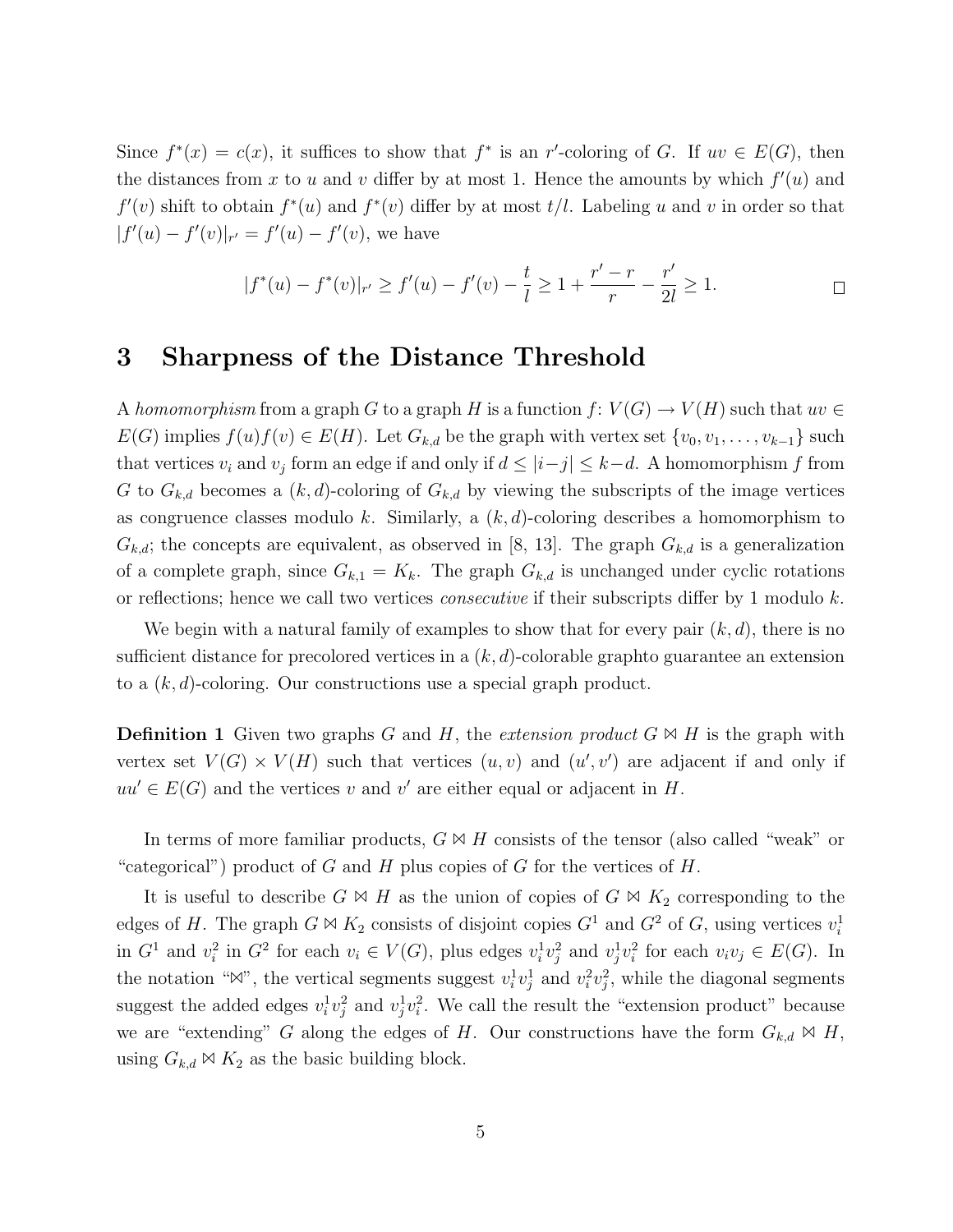**Example 2** Consider the graph  $G_{k,d} \bowtie P_n$ , where  $P_n$  is the path with n vertices. We write the vertex set as  $\{v_i^t: 0 \le i \le k-1 \text{ and } 1 \le t \le n\}$ . For each t, a copy of  $G_{k,d}$  is induced by  $\{v_i^t: 0 \le i \le k-1\}$ . The extension edges are  $\{v_i^t v_j^{t+1}\}$  $j^{t+1}: d \leq |i-j| \leq k-d$  and  $1 \leq t \leq n-1$ .

A fundamental result in circular coloring is that all  $(k, d)$ -colorings of  $G_{k,d}$  arise by rotation and reflection from the "standard" coloring  $f^*$  given by  $f(v_i^*)$  $i) = i$ . This can be proved using r-coloring or using a simpler version of the proof of Theorem 2 below. In such a coloring, the colors on the neighbors of  $v_i$  leave no flexibility for  $f^*(v_i)$ . Since all  $(k, d)$ -colorings of  $G_{k,d}$  have this form, and substituting  $v_i^2$  for  $v_i^1$  yields another copy of  $G_{k,d}$ , we conclude that  $f(v_i^2) = f(v_i^1)$  in a  $(k, d)$ -coloring f of  $G_{k,d} \bowtie P_n$ .

Continuing down the path, we find that a precoloring of  $\{v_i^1, v_i^n\}$  extends to a  $(k, d)$ coloring of the entire graph if and only if these two vertices are assigned the same color. The distance between  $v_i^1$  and  $v_i^n$  is at least  $n-1$ , so no distance threshold suffices for an optimal extension theorem.  $\Box$ 

For our lower bound on the distance threshold guaranteeing extensions when  $k'd - kd' = 1$ and  $\lfloor k'/d' \rfloor = \lfloor k/d \rfloor$ , we need to prove that in this case  $(k', d')$ -colorings of  $G_{k,d}$  also have very little flexibility.

**Definition 2** The *canonical*  $(k', d')$ -coloring  $c^*$  of  $G_{k,d}$  is defined by  $c^*(v_i) = |i\frac{k'}{k'}\rangle$  $\frac{k'}{k}$  for  $0 \leq$  $i \leq k-1$ . Replacing  $c^*(v_i)$  with  $c^*(v_{i+r})$  for all i yields a rotation of  $c^*$ . Replacing  $c^*(v_i)$ with  $c^*(v_i) + t$  for all i yields a *translation* of c. Replacing  $c^*(v_i)$  with  $c^*(v_{-i})$  for all i or with  $-c^*(v_i)$  for all i (viewing indices modulo k and colors modulo k') yields a reflection of  $c^*$ .

We now describe all  $(k', d')$ -colorings of  $G_{k,d}$  in the tight case. No assumption is made about which of d and d' is larger. Note that the condition  $k'd - kd' = 1$  cannot be written simply in terms of the ratios  $k/d$  and  $k'/d'$ . Thus, although Theorem 1 is easy to prove in the context of r-coloring, it seems that we cannot avoid using  $(k, d)$ -coloring here.

**Theorem 2** In the tight case  $(k'd - kd' = 1$  and  $\lfloor k'/d' \rfloor = \lfloor k/d \rfloor \ge 2$ , every  $(k', d')$ -coloring of  $G_{k,d}$  is obtained from the canonical coloring by rotation, translation, and/or reflection, except that when  $d = 1$  also the vertices can be permuted arbitrarily.

**Proof** Let  $c^*$  be the canonical coloring. We first obtain  $c^*(v_{i+d}) - c^*(v_i) \in \{d', d' + 1\}$  for all i, with exactly one of these differences being  $d' + 1$  and the rest being d'. Since  $k'd - kd' = 1$ ,

$$
c^*(v_{i+d}) - c^*(v_i) = \left\lfloor (i+d)\frac{k'}{k} \right\rfloor - \left\lfloor i\frac{k'}{k} \right\rfloor = d' + \left\lfloor \frac{ik'+1}{k} \right\rfloor - \left\lfloor \frac{ik'}{k} \right\rfloor.
$$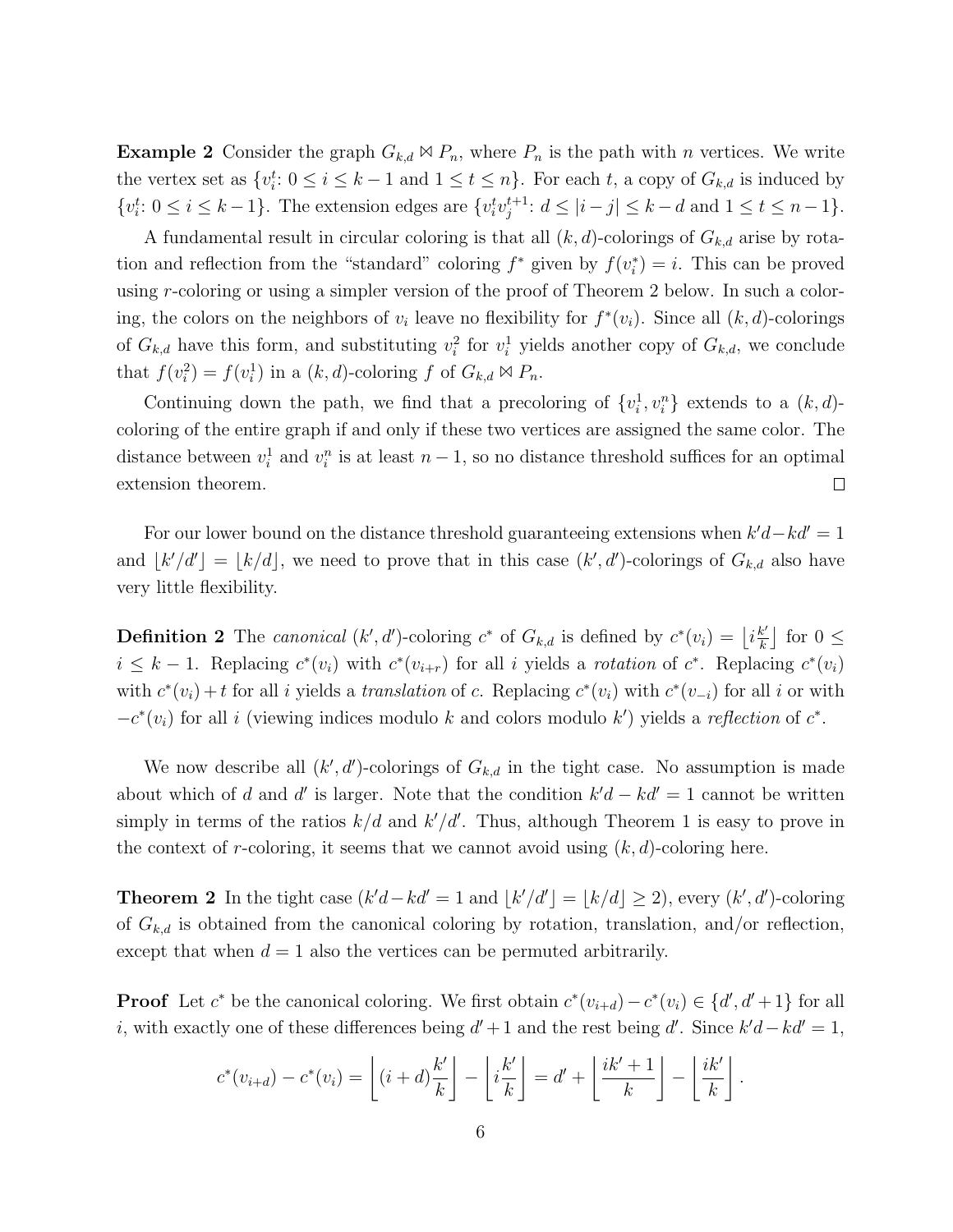The value is d'except when  $ik' \equiv -1 \mod k$ . Since k and k' are relatively prime, this occurs exactly once, which proves the claim.

Every coloring with this multiset of color differences (or its negatives) arises from the canonical coloring by rotation, translation, and/or reflection. It thus suffices to prove for an arbitrary  $(k', d')$ -coloring c that the differences  $c(v_{i+d}) - c(v_i)$  for  $0 \le i \le k-1$  are all d' except for one  $d' + 1$ , or all  $-d'$  except for one  $-d' - 1$ .

If  $d = 1$ , then  $G_{k,d} \cong K_k$ . Now the symmetries of  $K_k$  allow the vertices to be permuted arbitrarily. The colors used must pairwise differ by at least d'. Since  $k' = kd' + 1$ , the k used colors in cyclic order must differ successively by  $d'$ , except for one  $d' + 1$ . Permuting the vertices to agree with the cyclic order of the colors now completes the proof.

We may therefore assume that  $k/d$  is not an integer. Let  $q = \lfloor k/d \rfloor = \lfloor k'/d' \rfloor$ . Define t and s by  $k = qd + t$  and  $k' = qd' + s$ . Note that  $0 \le t < d$  and  $0 \le s < d'$ . Since  $k/d$  is not an integer,  $t > 0$ . Eliminating q and using  $kd' = k'd - 1$  yields  $s = (td' + 1)/d$ , so also  $s > 0$ .

**Claim 1:** The colors on any  $t + 1$  consecutive vertices lie in a set of  $s + 1$  consecutive values in  $\mathbb{Z}_{k'}$ . Let  $T = \{v_{i-t}, \ldots, v_i\}$ , for some i (computations with indices are modulo k; computations with colors are modulo k'). Note that  $v_{i-t} = v_{i+qd}$ . The  $q-1$  vertices  $\{v_{i+jd}: 1 \leq j \leq q-1\}$  form a clique Q. Each vertex in T is adjacent to each vertex in Q.

For  $v \in T$ , the set  $Q \cup \{v\}$  is a clique, so the colors on it differ pairwise by at least d'. When we view them in cyclic order, each gap from one color to the next is at least  $d'$ . Since  $k' = qd' + s$  and  $|Q \cup \{v\}| = q$ , no gap exceeds  $d' + s$ . Deleting the color on v leaves a gap of length at least  $2d'$  and at most  $2d' + s$  between the colors closest to it. Since no other gap is as large as  $2d'$ , the colors on all of T lie in this gap. They are at least  $d'$  away from the colors used on the vertices of Q at the top and bottom of the gap, so the colors available for use on T form a set of at most  $(2d' + s - 1) - 2(d' - 1)$  consecutive values in  $\mathbb{Z}_{k'}$ .

**Claim 2:**  $d' \leq c(v_{i+d}) - c(v_i) \leq d' + s$  for all i (after reflection of c, if necessary). By Claim 1, moving by at most t vertices in the indexing of  $G_{k,d}$  changes the color under c by at most s. Also,  $s = (td' + 1)/d$  yields  $sd/t = d' + 1/t$ . Hence

$$
|c(v_{i+d}) - c(v_i)| \le s \left\lceil \frac{d}{t} \right\rceil \le s \left( \frac{d}{t} + \frac{t-1}{t} \right) = d' + \frac{1}{t} + s \frac{t-1}{t} \le d' + s,
$$

as desired. Since  $s < d'$  and the colors on adjacent vertices differ by at least  $d'$ , the colors on any clique of q vertices spaced by steps of size d now must occur in cyclic order.

For  $q > 2$ , successive such cliques overlap by at least two vertices, implying that as we successively take steps of size d along the vertices of  $G_{k,d}$ , the changes in color by between d' and  $d' + s$  are always upward or always downward. For  $q = 2$ , the successive cliques overlap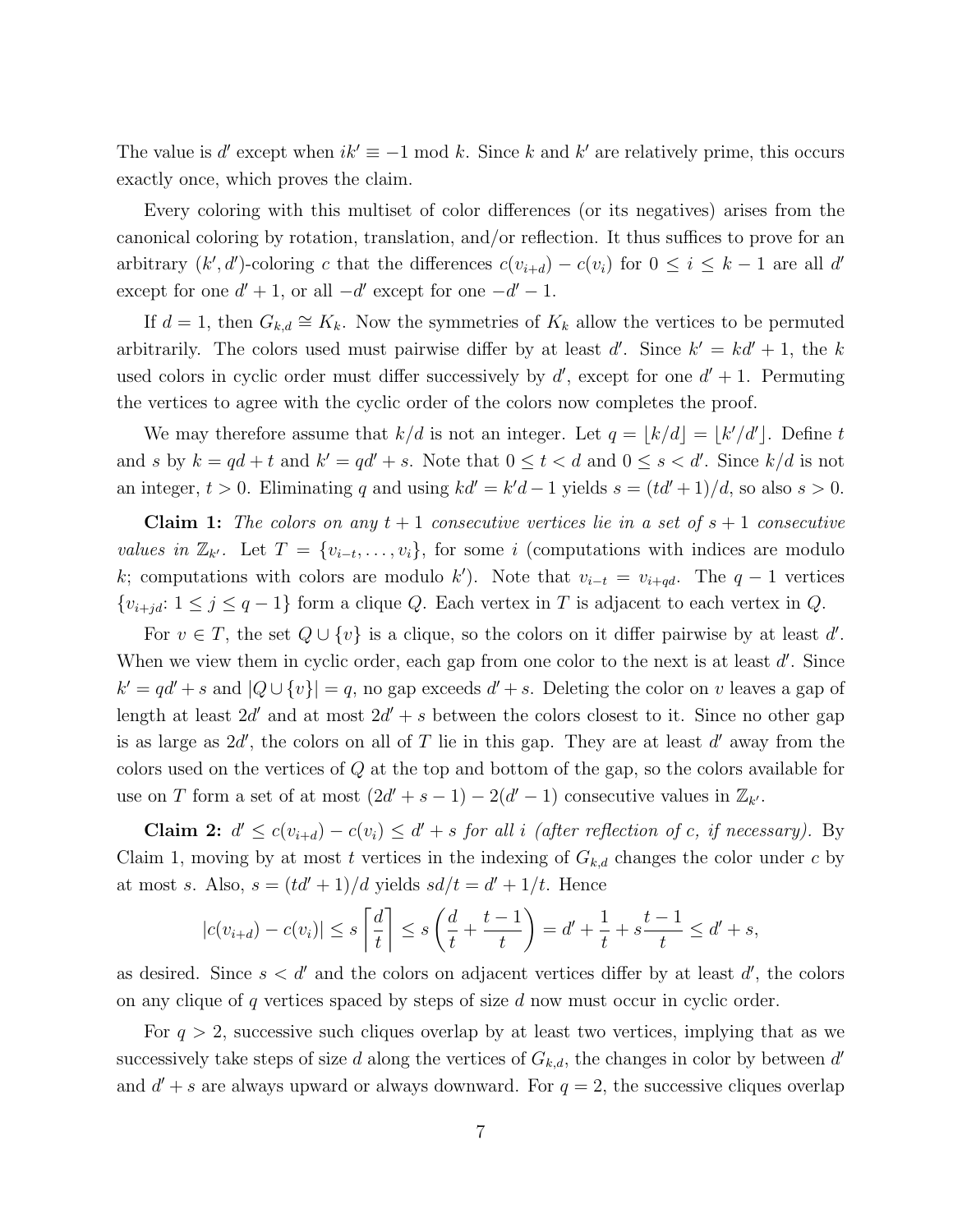by only one vertex; nevertheless, the statement remains true, because a downward change by between d' and  $d' + s$  is also an upward change by between d' and  $d' + s$ , since  $k' = d' + d' + s$ . Since the changes are always upward or always downward, we have the desired inequalities for c or its reflection; we may assume that they hold for  $c$ .

Claim 3. Fix i; for  $1 \leq j \leq t$ , the difference  $c(v_{i+jd}) - c(v_{i+(j-1)d})$  lies in  $\{d', d' + 1\}$ , and at most one of these differences is  $d' + 1$ . By Claim 2,  $d' \leq c(v_{i+d}) - c(v_i) \leq d' + s$ . In traversing t steps of length d along the vertex set, the sum of these changes is at least  $td'$ , counting upward each time. Moving by dt vertices in  $G_{k,d}$  can also be viewed as traversing d steps of length  $t$ , and Claim 1 implies that the color changes by at most  $s$  along each such step. Since  $s < d' \leq k'/2$ , we can treat each such change in a well-defined way as an amount of change between  $-s$  and  $+s$  in the direction that color increases when steps of length d are taken. The total of the d differences in this direction along steps of length  $t$  is at most ds. Since  $ds = td' + 1$ , we conclude that  $t - 1$  of the changes along steps of length d equal d', and the remaining change is  $d'$  or  $d' + 1$ .

**Conclusion.**  $c(v_{i+d}) - c(v_i) = d'$  for all i, except for one instance of  $d' + 1$ . We have observed that this statement suffices. To prove it, sum all  $k$  such differences, successively moving d vertices per step upward along the indexing of  $V(G_{k,d})$ . Since  $k'd - d'k = 1$ , the numbers k and d are relatively prime, so we return to the original vertex and hence also the original color. By Claim 3, each step increases the color by  $d'$  or  $d' + 1$ . Let j be the number of steps along which the color increases by  $d' + 1$ . Since the total color change is a multiple of k' and all steps are positive,  $kd' + j = mk'$  for some positive integer m.

These k successive steps of size d wrap d times around the vertices of  $G_{k,d}$ . Each change between two successive vertices is captured in exactly d of these steps. Hence  $m = dl$ , where l is the number of times that the changes in colors wrap around  $\mathbb{Z}_{k'}$  when we step one-by-one around  $V(G_{k,d})$ . We compute l by the method used in proving Claim 3. By Claim 1, the difference between colors on successive vertices is at most s, and  $s < k'/2$  allows us to write the change as between  $-s$  and  $+s$  in the upward direction through  $\mathbb{Z}_{k'}$ .

Through any set of d unit steps, Claim 3 implies that the total color change is  $d'$  or  $d'+1$ . Since  $k = qd + s$ , a single trip through the vertices consists of q steps of length d and a final step of length t. Summing the color changes now yields  $qd' - s \leq lk' \leq q(d'+1) + s$ .

With  $qd' + s = k'$ , we rewrite this as  $k' - 2s \leq lk' \leq k' + q + s$ . The conditions  $k'/d' > k/d$ and  $|k'/d| = |k/d|$  require  $d' > 1$ , and therefore  $q + s < k'$ . Also  $2s < k'$ , so  $0 < lk' < 2k'$ . Since l is an integer,  $l = 1$  and  $m = d$ . Thus  $j = k'd - kd' = 1$ , and the proof is complete.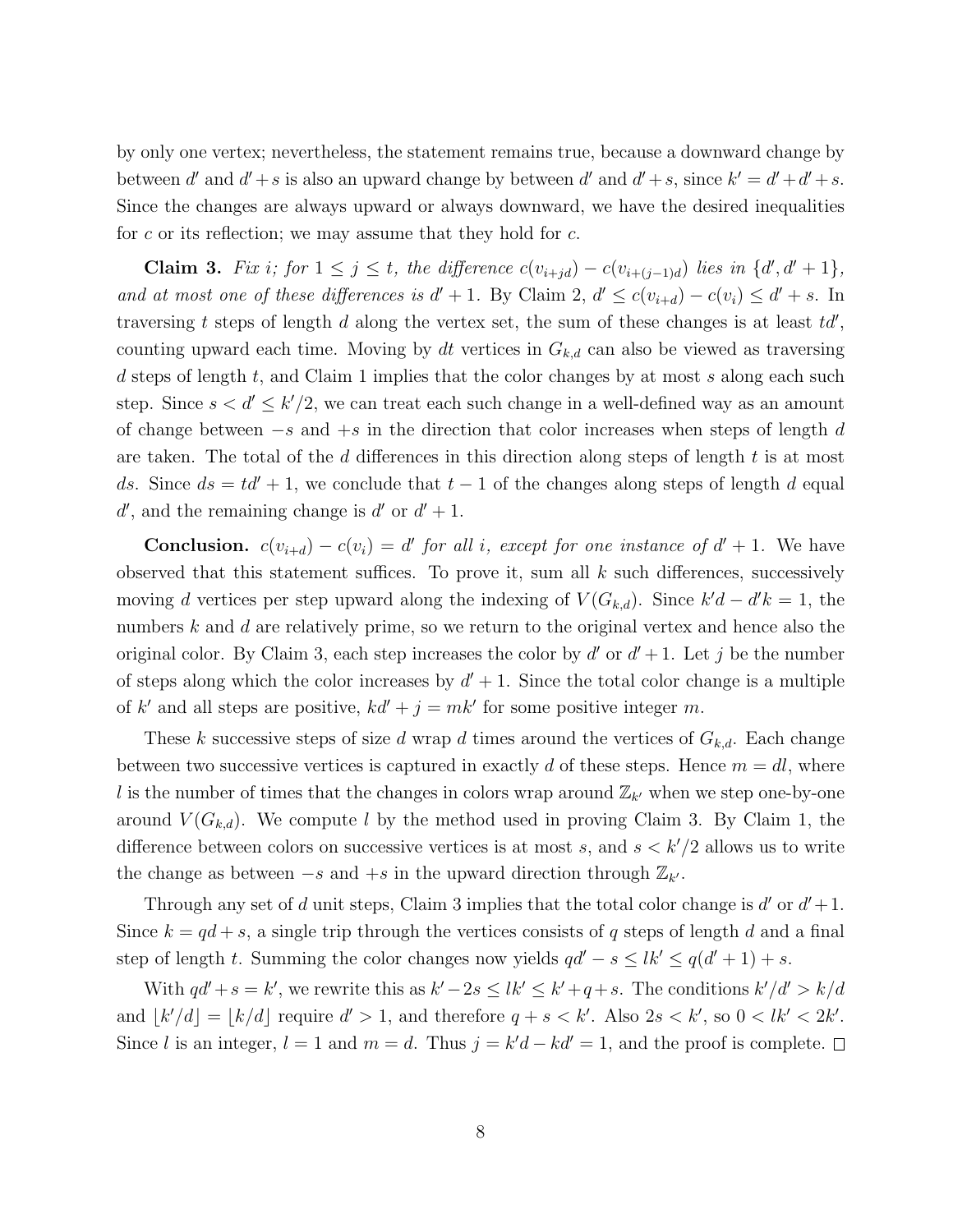Example 3 It is worth noting that the conclusion of Theorem 2 need not completely hold when the condition  $|k/d| = |k'/d'|$  is dropped. If  $k/d < n < k'/d'$  for some integer n, then  $kd'/dd' < ndd'/dd' < k'd/dd'$ , and comparing numerators yields  $k'd - kd' \geq 2$ . Therefore, we may assume that  $k'/d'$  is an integer. Since  $k'd - kd' = 1$  puts the fractions in lowest terms,  $d' = 1$ . Now  $k = k'd - 1$ . Echoing our earlier notation, let  $q = k'$ .

We seek a characterization of the proper q-colorings of  $G_{qd-1,d}$ . The independence number of this graph is d, and all independent d-sets consist of d consecutive vertices in  $\mathbb{Z}_{qd-1}$ . With  $qd-1$  vertices, a proper q-coloring must have  $q-1$  color classes of size d and one class of size  $d-1$ . Since an independent set of size  $d-1$  must lie within d consecutive vertices (we may assume that  $d > 1$ ), all the color classes appear consecutively. This is precisely what the canonical coloring does. However, since  $d' = 1$ , we can permute the names of the colors arbitrarily. When  $q \geq 4$ , the resulting coloring cannot always be obtained from the canonical coloring by the operations allowed in the conclusion of Theorem 2.  $\Box$ 

We next use Theorem 2 to construct examples showing that in the tight case  $(k'd - kd' = 1$ and  $|k'/d'| = |k/d|$ , the distance threshold of Theorem 1 is nearly the best possible. Within the graph  $G_{k,d} \bowtie P_n$  constructed in Example 2, let  $H_t$  be the copy of  $G_{k,d}$  induced by  $\{v_i^t: 0 \le i \le k-1\}$ . Pick a  $(k', d')$ -coloring c of  $H_1$ . (If  $d = 1$ , then we reindex the vertices to agree with the cyclic order of the colors on  $H_1$ .) By Theorem 2, there is essentially only one way to choose c, up to symmetry. It yields exactly one special edge, which consists of two vertices whose subscripts differ by  $d$  and whose colors differ by  $d' + 1$ .

As observed in Example 2, there is no flexibility in extending a  $(k, d)$ -coloring from  $H_1$ to  $H_2$ . There is a slight bit of flexibility in extending a  $(k', d')$ -coloring c. There are exactly two vertices in  $H_2$  whose colors are not forced by c on  $H_1$ : the vertices  $v_i^2$  and  $v_{i+d}^2$  such that  $v_i^1v_{i+d}^1$  is the special edge under c. Instead of agreeing with  $\{c(v_i^1), c(v_{i+d}^1)\}\$  (and repeating the coloring), either of these (but not both) can have its color moved by 1 toward the other. The special edge for the resulting  $(k', d')$ -coloring of  $H_2$  is  $v_{i-d}^2 v_i^2$  or  $v_{i+d}^2 v_{i+2d}^2$ , whichever is incident to the vertex whose color "moved".

From  $H_2$  to  $H_3$  we can again shift color by 1 on one vertex to move farther from a copy of c, but only at the vertex  $v_j^3$  such that  $v_j^2$  is in the special edge in the coloring of  $H_2$ , but  $v_j^1$  is not in the special edge in the coloring of  $H_1$ . Repeating this argument shows that if  $c(v_i^2) \neq c(v_i^1)$ , then we cannot change the color again for copies of  $v_i$  until we move from  $H_{k+1}$  to  $H_{k+2}$  (since k and d are relatively prime). To shift the color by the amount  $\lfloor k'/2 \rfloor$ for some copy of  $v_i$  (to an opposite or nearly opposite color), we need  $n \geq 2 + k(\lfloor k'/2 \rfloor - 1)$ .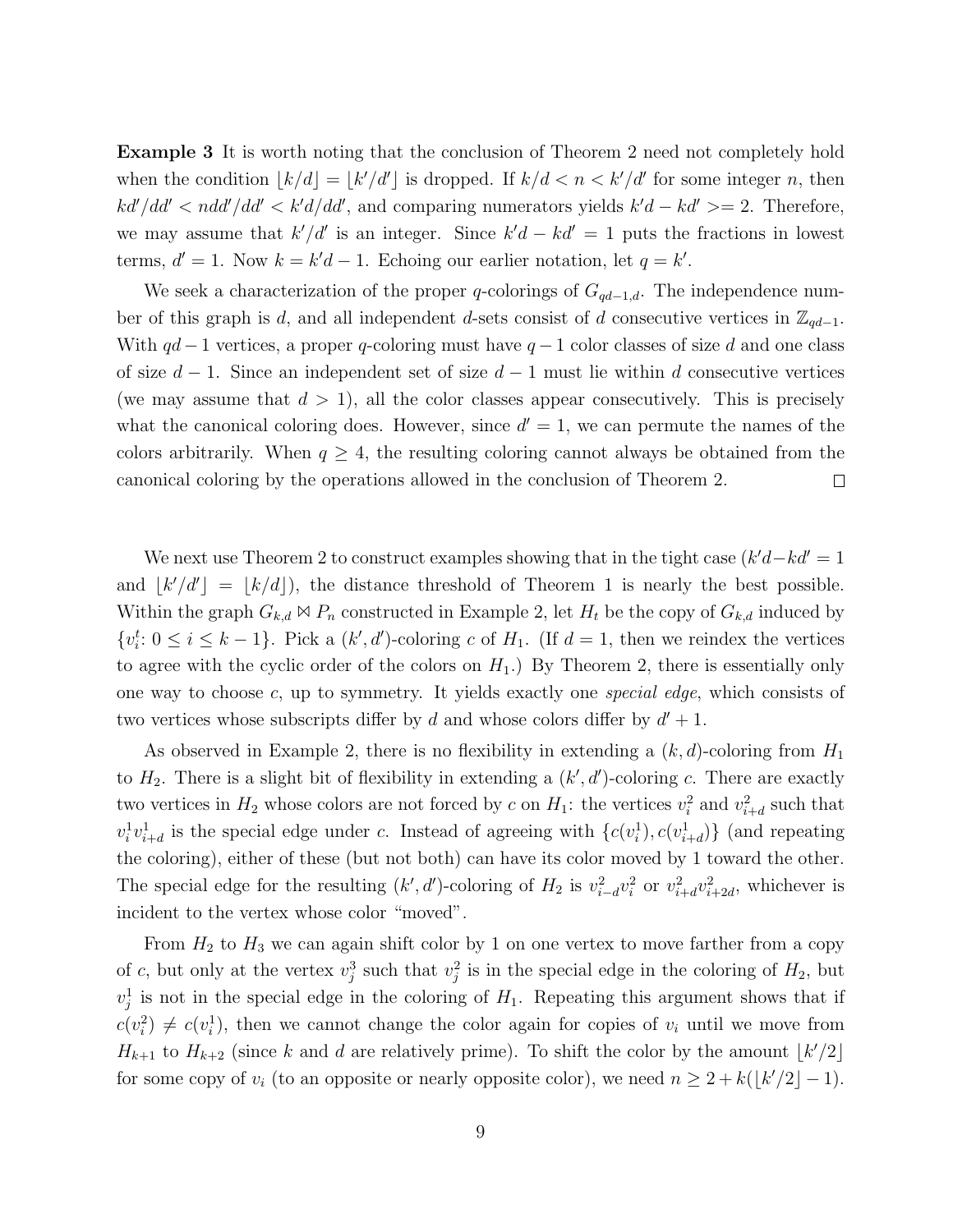This idea leads to a graph and a precolored independent set P with the property that  $d(P)$  is large, yet the precoloring does not extend. The construction is reminiscent of the koosh ball examples in [5].

**Example 4** Form G by identifying the labeled subgraphs  $H_1$  in each of  $kk'$  copies of  $G_{k,d} \bowtie P_n$ . Call the copies of  $G_{k,d} \bowtie P_n$  branches. For the copy of  $H_n$  in each branch, choose an index  $i \in \mathbb{Z}_k$  and a color  $j \in \mathbb{Z}_{k'}$  (done in all kk' possible ways in the kk' branches), and preassign color j to the vertex representing  $v_i^n$  in this copy of  $H_n$ .

In this precoloring,  $d(P) = 2(n-1)$ . For any  $(k', d')$ -coloring of the subgraph  $H_1$ , there exists i such that the color on copies of  $v_i$  cannot change until copies of  $H_{\lceil k/2 \rceil}$ . In some branch, the color on copies of  $v_i$  must change  $\lfloor k'/2 \rfloor$  times to agree with the precolored copy of  $v_i^n$  in that branch. This takes  $k(\lfloor k'/2 \rfloor - 1)$  more steps. Thus when  $n < k(\lfloor k'/2 \rfloor - 1) + \lceil k/2 \rceil$ , no  $(k', d')$ -coloring of G agrees with the precoloring on all of P.  $\Box$ 

The construction of Example 4 and its analysis proves the following result.

**Theorem 3** In the tight case  $(k'd - kd' = 1$  and  $|k'/d'| = |k/d|$ , there exists a graph G, an independent set P in G, and a precoloring from  $\mathbb{Z}_{k'}$  for P such that (i)  $\chi_c(G) = k/d;$ (ii)  $d(P) = 2k(\lfloor k'/2 \rfloor - 1) + \lfloor k/2 \rfloor - 2$ ; and (iii) the precoloring does not extend to a  $(k', d')$ -coloring of G.  $\Box$ 

When  $k'd - kd' = 1$ , Theorem 1 implies that  $d(P) = 2 \lceil kk'/2 \rceil$  suffices for  $(k', d')$ -coloring extension. This is close to the lower bound from Theorem 3. Indeed, if  $k'd - kd' = 1$  with k' even and k odd, then  $kk' - k \leq \rho \leq kk'$ , where  $\rho$  is the minimum  $d(P)$  that suffices.

For  $k'd - kd' > 1$ , the construction of Example 4 provides a graph and a precoloring that extends only when  $d(P)$  is large, but the distance needed is harder to compute due to the increased flexibility in  $(k', d')$ -colorings of  $G_{k,d}$ .

A different construction shows that the threshold from Theorem 1 is nearly sharp when  $k/d = 2$  and  $2 < k'/d' \leq 3$ .

**Example 5** The path  $P_n$  with vertices  $v^1, \ldots, v^n$  in order is  $(k, d)$ -colorable whenever  $k/d \geq 2$ . Let c be a  $(k', d')$ -coloring of  $P_n$ , where  $k'd - kd' = r$ . If  $(k, d) = (2, 1)$ , then  $r = k'd - kd' =$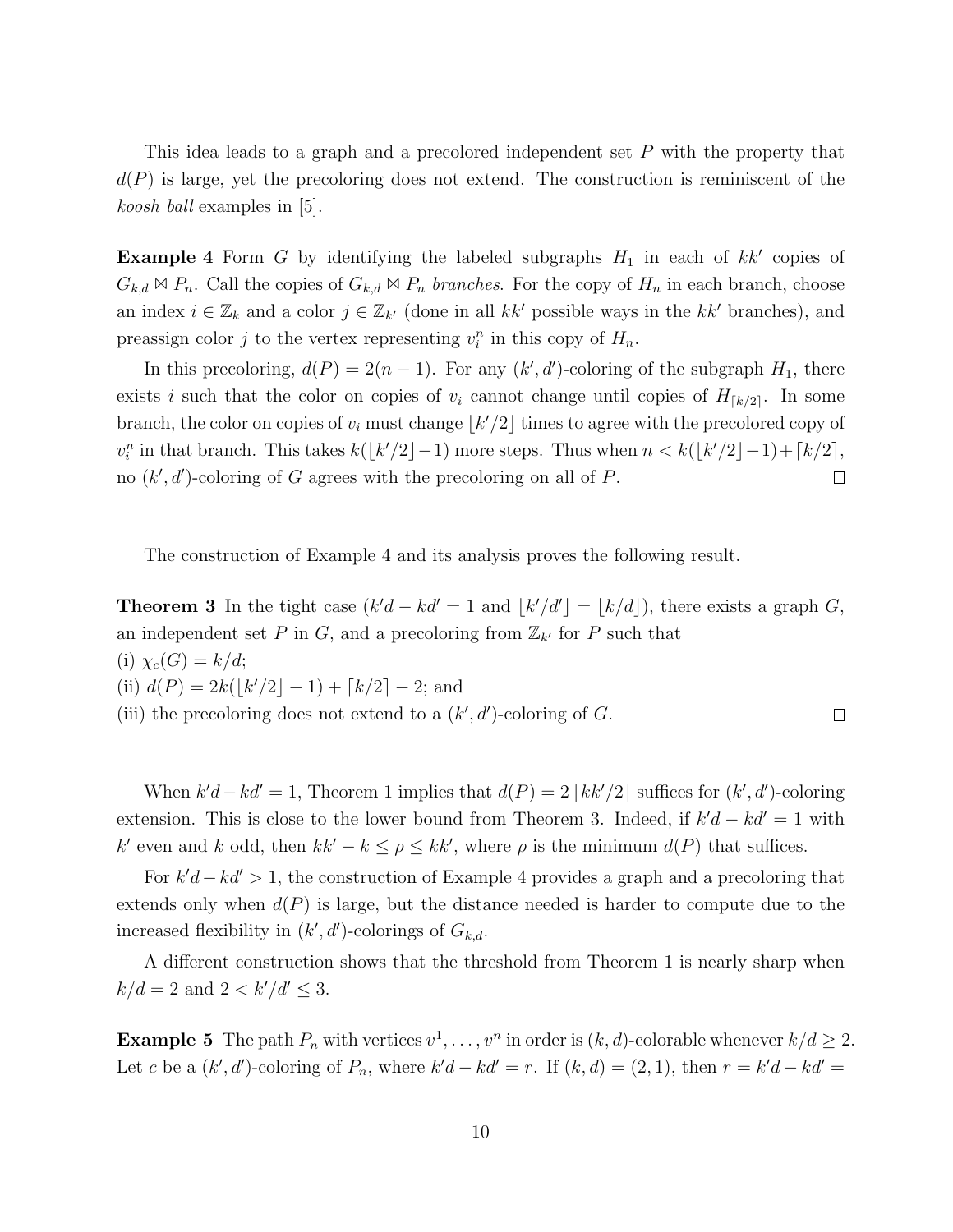$k'-2d'$ . Given  $c(v^1)$ , there are  $r+1$  possible values for  $c(v^2)$ . In general, the range of possible values widens by r with each step. Therefore, when  $n-1 < \frac{k'-1}{r}$  $\frac{-1}{r}$ , some combinations of colors on  $v^1$  and  $v^n$  are unachieveable.

Let G be the tree consisting of k' copies of  $P_n$  with a common endpoint. If  $n \leq \lceil \frac{k'-1}{r} \rceil$  $\frac{-1}{r}$ , then the precoloring that assigns all the colors in  $\mathbb{Z}_{k'}$  to the leaves does not extend to a  $(k', d')$ -coloring of G. Letting P be the set of leaves, we have  $d(P) = 2\left(\frac{k'-1}{r}\right)$  $\frac{-1}{r}$ |-1) =  $2\left\lfloor \frac{k'-2}{r} \right\rfloor$  $\frac{-2}{r}$ .

The upper bound from Theorem 1 is  $2 \left[\frac{kk'}{2r}\right]$  $\frac{k k'}{2r}$ , which equals  $2\left[\frac{k'}{k'-2}\right]$  $\frac{k'}{k'-2d'}$  when  $k/d=2$ . The lower bound provide by this example is  $2\left|\frac{k'-2}{k'-2}\right|$  $\frac{k'-2}{k'-2d'}$  +1. The difference between the two bounds is 1 or 3.  $\Box$ 

A curious aspect of Example 5 is that when  $k/d$  is fixed, the threshold  $d(P)$  for a  $(k', d')$ extension theorem can be non-monotone. When  $k/d = 2$ , the quantity  $\frac{k'}{k'-k'}$  $\frac{k'}{k'-2d'}$  decreases as  $k'/d'$  increases, but the integer part matters. In particular, [1] yields a  $(3, 1)$ -extension theorem for bipartite graphs when  $d(P) \geq 4$  by [1], but for a (10,3)-extension theorem the threshold is 5 or 6.

Example 5 is weak when  $k/d > 2$ , because then  $k' - 2d' > r$ , and the range of accessible colors widens by more than  $r$  values with each step.

### 4 Larger Precolored Components

As mentioned in the introduction, there are precoloring extension theorems for precolored cliques when  $d(P)$  is large enough [1, 5]. Suppose that  $\chi_c(G) = k/d$  and that P is a precolored set such that the components of  $G[P]$  are all isomorphic to  $G_{k,d}$ . For  $k'/d' > k/d$ , it is natural to ask whether every  $(k', d')$ -precoloring of P extends to a  $(k', d')$ -coloring of G when  $d(P)$ is sufficiently large. The next example shows that this may fail.

**Example 6** Consider  $G_{5,2} \bowtie P_n$ . Let  $H_1$  be the copy of  $G_{5,2}$  induced by  $\{v_i^1 : 0 \le i \le 4\}$ . Consider a 3-coloring of  $H_1$ ; thus  $(k, d) = (5, 2)$  and  $(k', d') = (3, 1)$ .

Note that  $H_1 \cong C_5$ . Every proper coloring of  $C_5$  with colors  $\{1, 2, 3\}$  is specified by choosing the vertex whose color appears nowhere else and then placing a permutation of 123 on the 3-vertex path centered on that vertex. The rest of the coloring is then forced: ?123? forces 31231.

The central permutation is an even or an odd permutation of  $\{1,2,3\}$ . In extending the proper 3-coloring to  $H_2$ , there is flexibility to change only the color of a vertex whose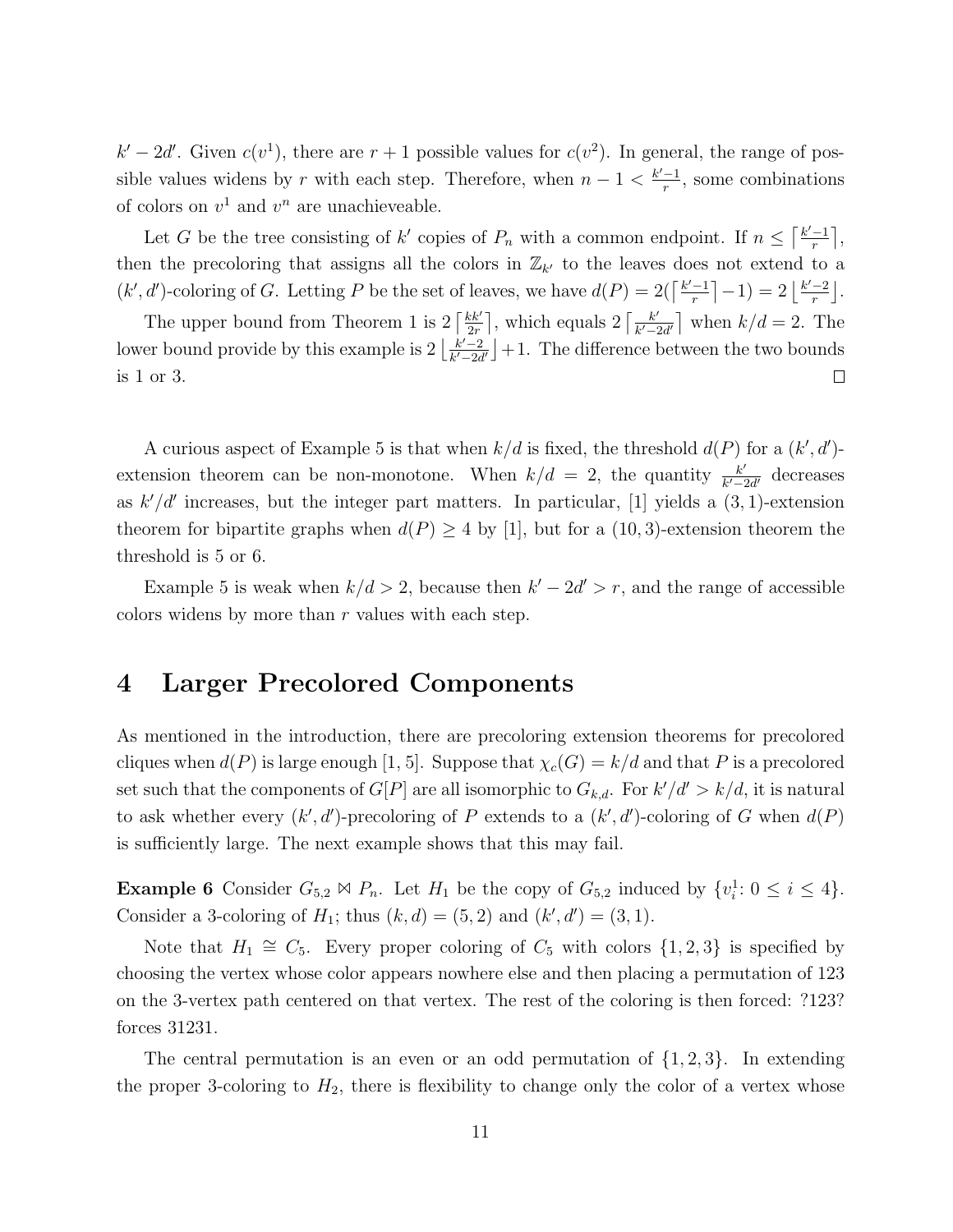neighbors in  $H_1$  have the same color. These are the two vertices at distance 2 from the central vertex in the description above. The coloring on  $H_2$  can fail to copy the coloring on  $H_1$  only if the copy of one of these two vertices takes on the former singleton color.

Hence if the coloring on  $H_1$  is 31231 around the cycle and the coloring on  $H_2$  is different, then the coloring on  $H_2$  is 31232 or 21231. The new central permutation on the cycle is  $312xx$  or  $xx231$ . Thus the sign of the central permutation cannot change! Every extension of a proper 3-coloring of  $H_1$  to all of  $G_{5,2} \bowtie P_n$  can produce at most half of the proper 3-colorings on  $H_n$  no matter how large n is (exactly half of the colorings can appear).  $\Box$ 

Perhaps the difficulty in Example 6 arises only because  $k'/d'$  and  $k/d$  are too close (less than 1 apart). We offer the following conjecture.

**Conjecture 1** There exists a constant  $d^*$  such that if  $\chi_c(G) = k/d$ , and P is a precolored set with  $d(P) \geq d^*$  such that the components of  $G[P]$  are all isomorphic to  $G_{k,d}$ , and  $k'/d' - k/d \geq 1$ , then every  $(k', d')$ -precoloring of  $G[P]$  extends to a  $(k', d')$ -coloring of G.

One could even hope for a generalization of the result of Albertson and Hutchinson [2] mentioned in the introduction, in which k and s are generalized to  $k/d$  and  $k_s/d_s$ , and  $k_s/d_s \geq 1$  is required.

## References

- [1] Michael O. Albertson, You can't paint yourself into a corner, J. Combinatorial Theory Ser B, 78 (1998), 189-194.
- [2] Michael O. Albertson and Joan P. Hutchinson, Graph color extensions: when Hadwiger's conjecture and embedding helps, Electronic J. Comb 9 R37 (2002) (10 pages).
- [3] Michael O. Albertson and Joan P. Hutchinson, Extending precolorings of subgraphs of locally planar graphs, European J. Combinatorics 25 (2004), 863-871.
- [4] Michael O. Albertson, Alexandr V. Kostochka, and Douglas B. West, Precoloring extendsions of Brooks' Theorem SIAM J. Discrete Math. 18(3) (2005), 542-553.
- [5] Michael O. Albertson and Emily H. Moore, Extending graph colorings, J. Combinatorial Theory Ser B 77 (1999), 83-95.